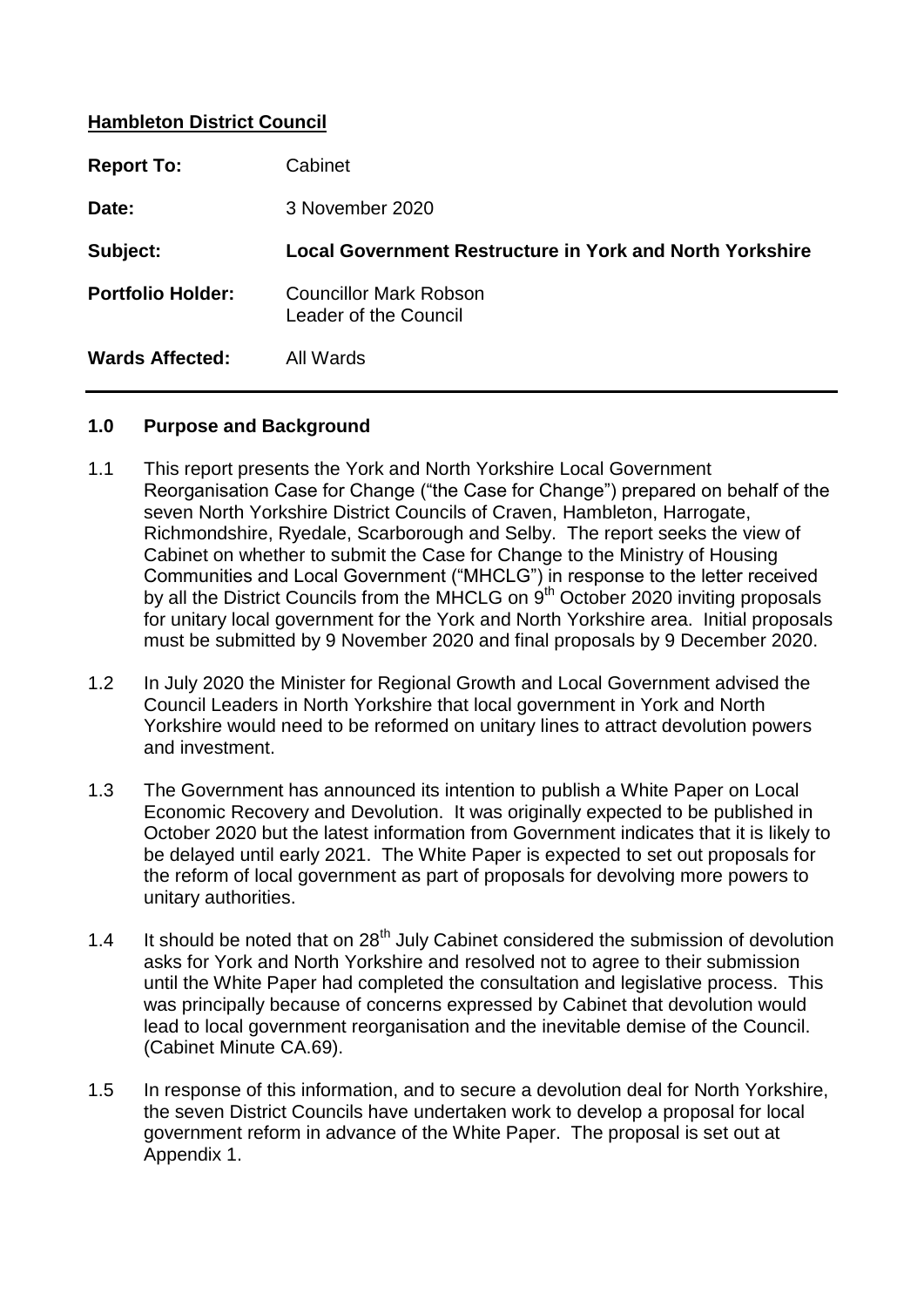- 1.6 The Case for Change has been developed by the seven Districts with the support of KPMG who have worked in collaboration with the District Council Leaders and Chief Executives. Together the Districts and KPMG have carried out a joint review of options for reorganisation to identify a unitary proposal that will safeguard local democracy and engagement and local service delivery.
- 1.7 Cabinet will be aware that North Yorkshire County Council has also prepared a proposal to be submitted in response to the MHCLG letter. Their proposal suggests that the existing North Yorkshire County Council should be merged with the seven District Councils to form one unitary authority and that City of York Council remain as a unitary Council. The District Councils do not believe this would deliver the best solution for the communities and businesses in York and North Yorkshire.

## **2.0 The Case for Change**

- 2.1 On 9 October 2020 the Council received an invitation from the Secretary of State for Housing Communities and Local Government to submit a proposal for unitary local government for the North Yorkshire area prompted by a formal request from North Yorkshire County Council. Proposals may be submitted by individual Councils or jointly with any other Councils in York and North Yorkshire. It has been suggested that the seven District Councils submit a joint proposal. North Yorkshire County Council is also to submit a proposal which is supported by City of York Council.
- 2.2 The invitation is made under the provisions of the Local Government and Public Involvement in Health Act 2007 ("the 2007 Act"). Section 2 of the 2007 Act sets out the types of proposals permitted under the legislation and includes a proposal for a single unitary tier consisting of 2 unitary authorities for the County area as proposed in the Case for Change at Appendix 1.
- 2.3 The Case for Change sets out the approach undertaken to select the preferred option for North Yorkshire. The Councils and KPMG worked together to identify a longlist of 11 options all of which reflected the current geographic area of the County of York and North Yorkshire. These options were then the subject of an initial evaluation which reduced the options to a shortlist of 7. The shortlisted options were subject for further analysis and an "East & West" model has been selected using standardised evaluation criteria which reflect both government priorities and local conditions. It proposes two new unitary authorities, large enough to be efficient but small enough to be connected to their communities.
- 2.4 The proposal is for an "East" authority with a population of 465,375 comprising of the Districts of Ryedale, Scarborough and Selby and also to include York and a "West" authority with a population of 363,297 comprising of Craven, Hambleton, Harrogate and Richmondshire. This creates two relatively equal sized authorities around the 400,000 resident threshold which is regarded as optimal by Government. It is noted that the North Yorkshire County Council proposal delivers two unitary authorities, one of which is significantly larger than the other and leaves City of York at what is regarded as "sub-optimally" sized. The population of the North Yorkshire unitary authority would be 618,054 and the York authority would be 210,618.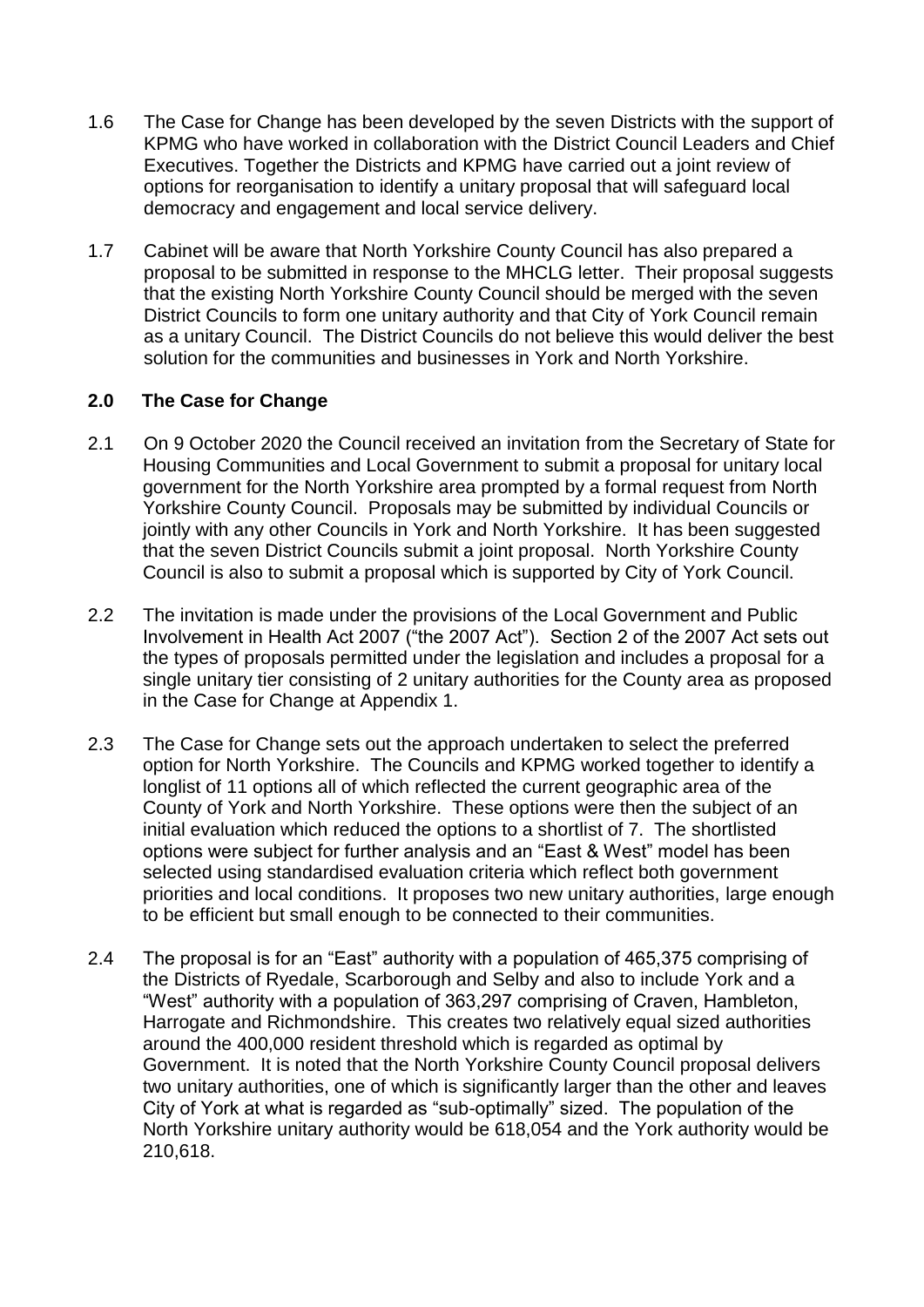- 2.5 It is suggested the East/West model will deliver the following benefits for the people of York and North Yorkshire through:
	- Ensuring that both unitary authorities have the scale and capacity to invest in improved service delivery and to achieve financial efficiencies.
	- Reflecting functional geographic footprints with clear potential for strong, inclusive and green growth.
	- Unlocking the potential of York and allowing it to address key challenges around housing delivery, capacity and improvement of children's services.
	- Setting the Mayoral Combined Authority up for success with two equal partners, bringing balance, equity and fairness to the delivery of devolution.
- 2.6 The invitation to submit proposals for a single tier of Local Government in the York and North Yorkshire area includes guidance from the Secretary of State detailed in a Schedule to the invitation. Councils must have regard to the guidance set out in the Schedule and to any further guidance issued by the Secretary of State. The guidance is attached to this report at Appendix 2.
- 2.7 It is anticipated that further work will be needed to finalise the Case for Change. This work will be undertaken within the timescale to ensure that a final proposal is submitted to meet the challenging  $9<sup>th</sup>$  December 2020 deadline. For this reason, if the submission of the case is supported, a delegation to the Chief Executive in consultation with the Leader will be required to finalise the Case for Change and submit it to MHCLG.
- 2.8 However, the Cabinet is aware that this is a matter to be decided by the Council, which is due to consider and determine the issue at an extraordinary meeting of Full Council on 5 November 2020. The recommendations of Cabinet will be reported to that meeting so that Council is cognisant of the views of the Cabinet when determining the matter.

## **3.0 Link to Council Priorities**

3.1 It is considered that the proposal set out in the Case for Change will not be as effective in delivering the Council's priorities when compared to the status quo.

#### **4.0 Risk Assessment**

| <b>Risk</b>                                          | <b>Implication</b>                                                                                                                                       |      |            |              | Gross Gross Gross Preventative action                         | Net Net | <b>Net</b>   |
|------------------------------------------------------|----------------------------------------------------------------------------------------------------------------------------------------------------------|------|------------|--------------|---------------------------------------------------------------|---------|--------------|
|                                                      |                                                                                                                                                          | Prob | <b>Imp</b> | <b>Total</b> |                                                               | Problmp | <b>Total</b> |
| Failure to submit the<br>proposal by the<br>deadline | The proposal is not<br>considered by<br>Government<br>The Government<br>only has the North<br><b>Yorkshire County</b><br>Council proposal to<br>consider | 3    | 4          | 12           | Other<br>District/Borough<br>Councils submit the<br>proposals |         | 2            |

4.1 The risk in the Council not agreeing to submit the proposal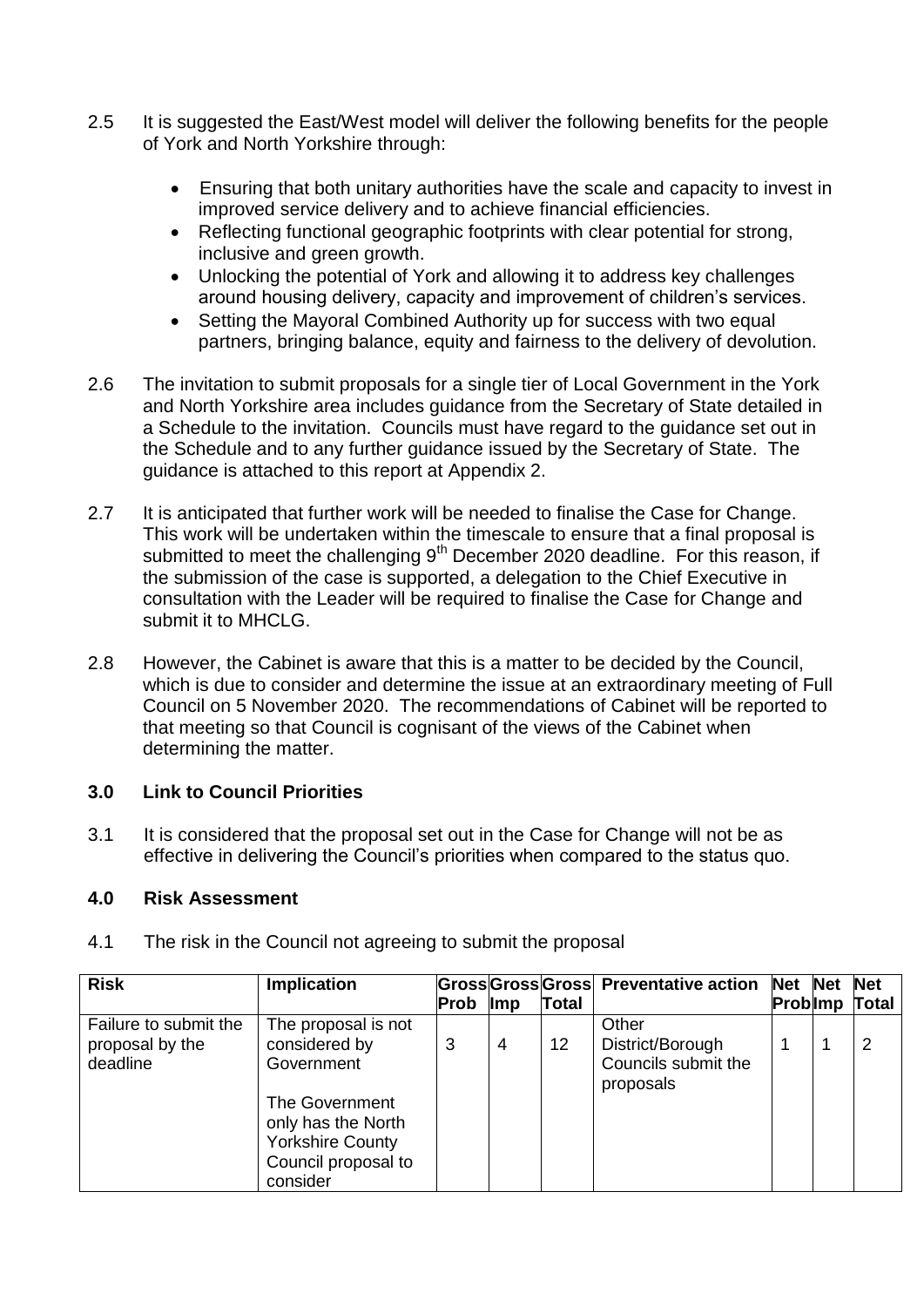| ── ™<br><b>THO HOR III THO ODDITION AGTOOMIY TO SUDTING THO PTOPOSUL</b> |                        |      |            |              |                                       |         |              |
|--------------------------------------------------------------------------|------------------------|------|------------|--------------|---------------------------------------|---------|--------------|
| <b>Risk</b>                                                              | <b>Implication</b>     |      |            |              | Gross Gross Gross Preventative action | Net Net | <b>Net</b>   |
|                                                                          |                        | Prob | <b>Imp</b> | <b>Total</b> |                                       | Problmp | <b>Total</b> |
| Support for the                                                          | Constrains the ability |      |            |              | Agreement for                         |         |              |
| submission is                                                            | of the Council to      | 5    | 4          | 20           | submission withheld                   |         | っ            |
| interpreted as                                                           | object to and resist   |      |            |              |                                       |         |              |
| support for the                                                          | the creation of        |      |            |              |                                       |         |              |
| creation of unitary                                                      | unitary Council(s)     |      |            |              |                                       |         |              |
| Councils                                                                 |                        |      |            |              |                                       |         |              |

4.2 The risk in the Council agreeing to submit the proposal

## **5.0 Financial Implications**

- 5.1 The financial implications of the proposals are set out in the Case for Change at Appendix 1.
- 5.2 The costs of producing the Case for Change and supporting documents has been met by the seven District Councils collectively. Each Council has, under Chief Executive delegated powers, contributed £25,000 to these costs to date.

# **6.0 Legal Implications**

- 6.1 Proposals in response to an invitation from the Secretary of State are submitted under Part 1 of the Local Government and Public Involvement in Health Act 2007. The 2007 Act does not specify where the decision to submit a proposal should sit. It is therefore necessary to look at the general legislation in relation to local government decision making.
- 6.2 The process initiated by the invitation to submit proposals for unitary local government is of profound significance to local authorities in North Yorkshire. It is a matter that may be reserved to Full Council pursuant to Schedule E of Schedule 1 of the Local Authorities (Functions and Responsibilities) (England) Regulations 2000. In any event, in consequence of function 1 in Schedule 4 of the 2000 Regulations, it can be determined by the Council that the function (i.e. deciding on the response to the invitation) is a function of the Council.
- 6.3 It is recommended to Council that it determines that the function of deciding on the response to the invitation from the Secretary of State is a function for the Full Council.

## **7.0 Equality Impact Assessment**

7.1 There are no direct equality implications arising out of the submission of the Case for Change. Implementation of any proposal to reorganise local government in York and North Yorkshire will incorporate detailed consideration of these issues.

## **8.0 Recommendations**

8.1 That Cabinet notes that on 9 October 2020 the MHCLG invited proposals for unitary local government for York and North Yorkshire.